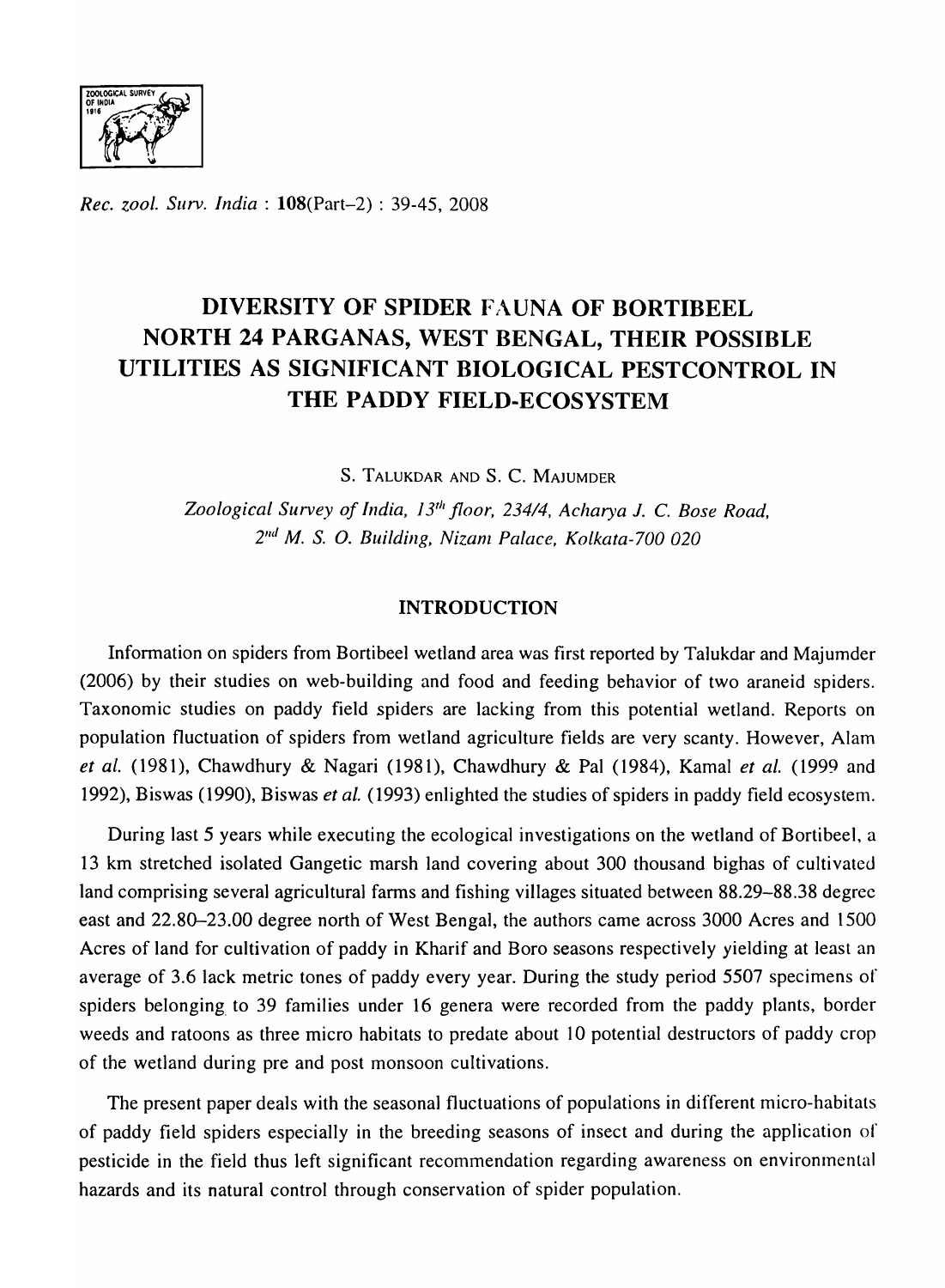#### MATERIALS AND METHOD

*Bortibeel* : A 13 km stretch of marsh land crept up on several agricultural and fishing villages covering about 300000 bighas of cultivated land situated between 22.8-23.0 digree Latitude and 88.29-88.38 degree Longitude in 5 assembly segment of Jagaddal, Khardah, Amdanga, Naihati and Barasat. The study area is situated between the 87/A bus root and Nilganj road in North-South and between NH34 and Kalyani high way in East-West. Several rail stations like Halisahar, Naihati, Kankinara, Jagaddal, Shyamnagar, Ichhapur, Palta, Barrackpur and Barasat connect the large wetland area. Many vil1ages like Ratanpur, Taraberia, Beharia, Boseganchia, Baraganchia, Kushdanga, Tapanpur and Tentulia are bordering the east while Dogachi Panpur, Mukundapur, Uchhegarh, Mahakaltala, Basudevpur, Kadamtala, UttarHansia, Dashgaria, Kaliaghata and Mathurapur are bordering the West of the Wetland. The most important thing of this wetland is the network of several canals namely Ichhapur Khal, Pancha khal, Trimohini khal, Koirapur khal, Basudevpur khal, Hanjana khal and Pakhimara Khal etc. are connecting Noai Khal (or Noai River) which was previously connecting the Vidyadhari River and also included in the riverine net work of GANGA which is now almost disconnected.

*Climate* : Monsoon prevails for about four months from mid of June to mid of October with high humidity. Annual range of humidity is between 85-95%. July-August are the heavy rainfall months with precipitations as high as 400 mm. Occasional rains are also encountered throughout the year. Pre-monsoon is dry and warm with thunder storms. Post-monsoon is apparently cold with negligible rainfall. Maximum temperature reaches up to  $45^{\circ}$ C in May while the mean maximum temperature is 30°C. observed in June. On the other hand the minimum temperature drops up to  $8^{\circ}$ C in January and the mean minimum temperature is  $20^{\circ}$ C.

*Agriculture:* Several paddy fields have grown in this wetland that are accessible only in the dry season up to early monsoon till the heavy rain stops and the stagnant water have dried up considerably. Rice of different varieties, Jute, Sugarcane and vegetable of almost all varieties possible to cultivate in this type of environment (on the comparatively uplands besides the fishery ponds) and are grown in this wetland. In Kharif season about 3000 Acres of total 6000 Acres of cultivated land of the wetland and 1500 Acres in Boro season produce approximately about 3.6 lacks metric tonne of paddy every year. Collections were made only from the paddy field in different seasons. Presence of wandering and sedentary spider species were recorded from the paddy foliage and from the Ratoons after harvesting the crop.

*Aquaculture* : Hundreds of reservoirs have been developed within the wetland area for the purpose of irrigation and aquaculture. Besides canal fisheries fishermen also developed the art of captive aquaculture with those man made and natural reservoirs.

*Border weeds* : Land scape of Bortibeel covers different types of vagetations. Paddy fields are scattered throughout the wetland mainly along the both sides of the canals. Unlike other rice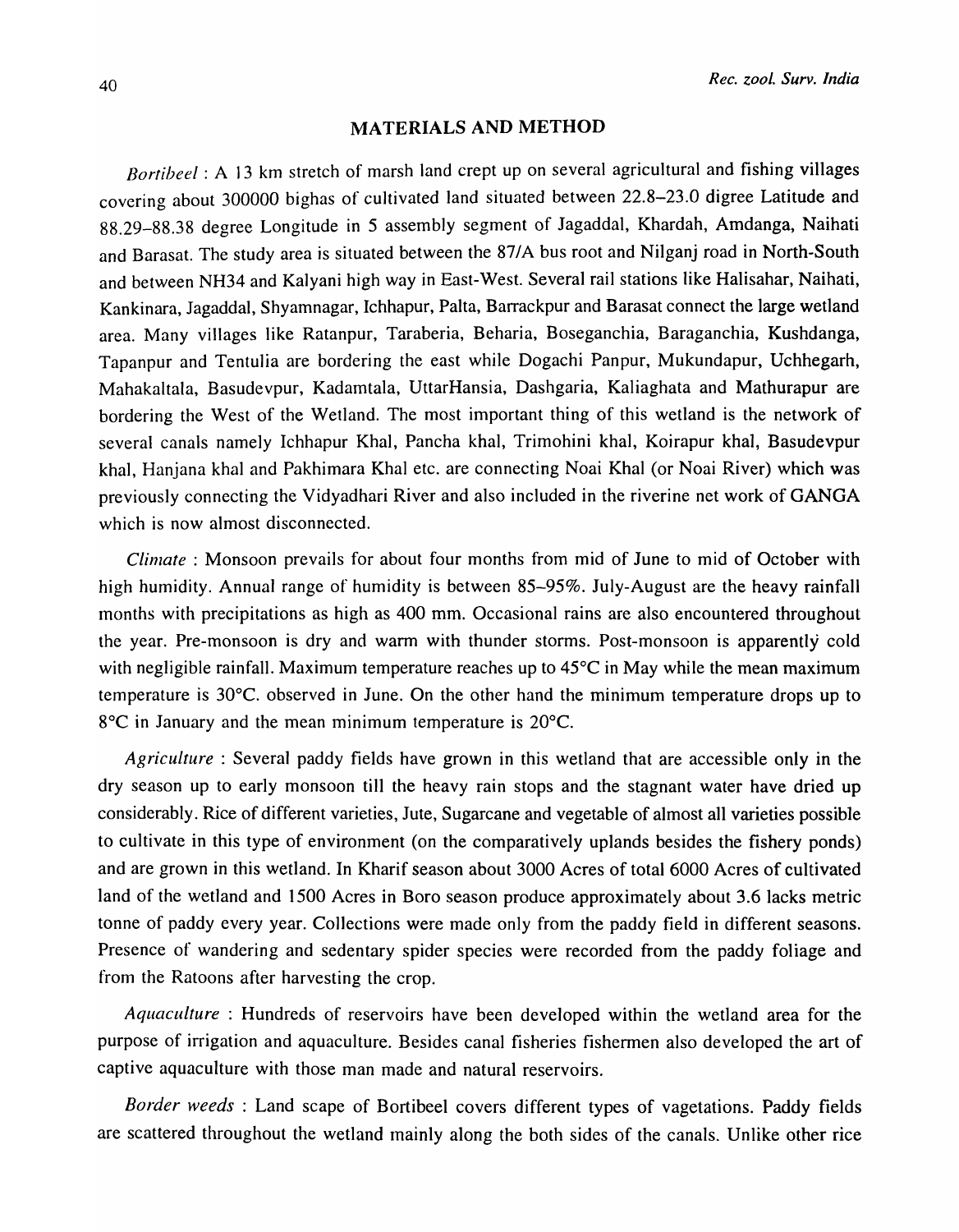field these cultivated grounds are surrounded by bushy vagitations of different varieties of wild terrestrial and amphibious plants. A very good number of spiders were reported from these adiacent areas.

*Instruments* : Collections were performed by an inverted umbrella, forceps with soft-tension, small brush and with a standard hand sweeping net (129 cm in diameter). Sunca electronic emergency lamp was used during collection. Taxonomic studies have been made by a Olympus dissecting type binoculer microscope with ocular micrometer while behavioral observations were done by a Samsung's field binocular (B-10  $\times$  25N), an electronic stop watch. Black velvet paper and tabulated data sheets were used.

*Collections* : Spiders were collected from the selected plots of rice fields, associated host plants on border weeds and ratoons after harvesting the crops. They were simultaneously collected by hand picking and standered hand sweeping net (29 cm in diameter) and by dusting the nearby bushes into an inverted umbrella from the study areas directly from the webs and other habitats during pre and post monsoon paddy cultivations. The random sampling was done making 100 sweeps in each sampling site twice a month from paddy plants and border weed while only two sampling from ratoons considering early days and later days after harvesting the crops. The volume of collection was restricted by noting down the numbers against species after gathering morpho-taxonomical knowledge through early studies. Paddy pest insects also simultaneously collected from the study areas and incorporated in a table (Table 2) for better understanding.

*Preservation:* Collected spider specimens were anaesthetized, killed in a killing jar and finally preserved in Oudman's preservative (90 parts 70% ethanol, 5 parts glycerol and 5 parts glacial acetic acid) in glass vials.

*Identification:* Well preserved spider specimens were sorted transferred in ethyle alcohol and studied under binocular microscope in a petridish. The specimens were identified upto species level.

# **OBSERVATIONS**

A total of 39 species under 8 families were recorded from the rice plants, border weeds and ratoons after harvesting the crops. The occurrence of a total of 5507 spider specimens of 39 species were recorded in which 1223 examples from paddy field itself, 3855 from adjacent wild border weeds and 429 examples from the ratoon included 39 species altogether throughout the study period during Kharif and Boro seasons broadly as pre and post monsoon varieties of rice from Bortibeel and charted in Table 1. In other hand two species of Orthoptera, three species of Hemiptera, two species of Diptera, one species of Lepidoptera and two species of Coleoptera were recorded populations of which were incorporated in the table (Table 2).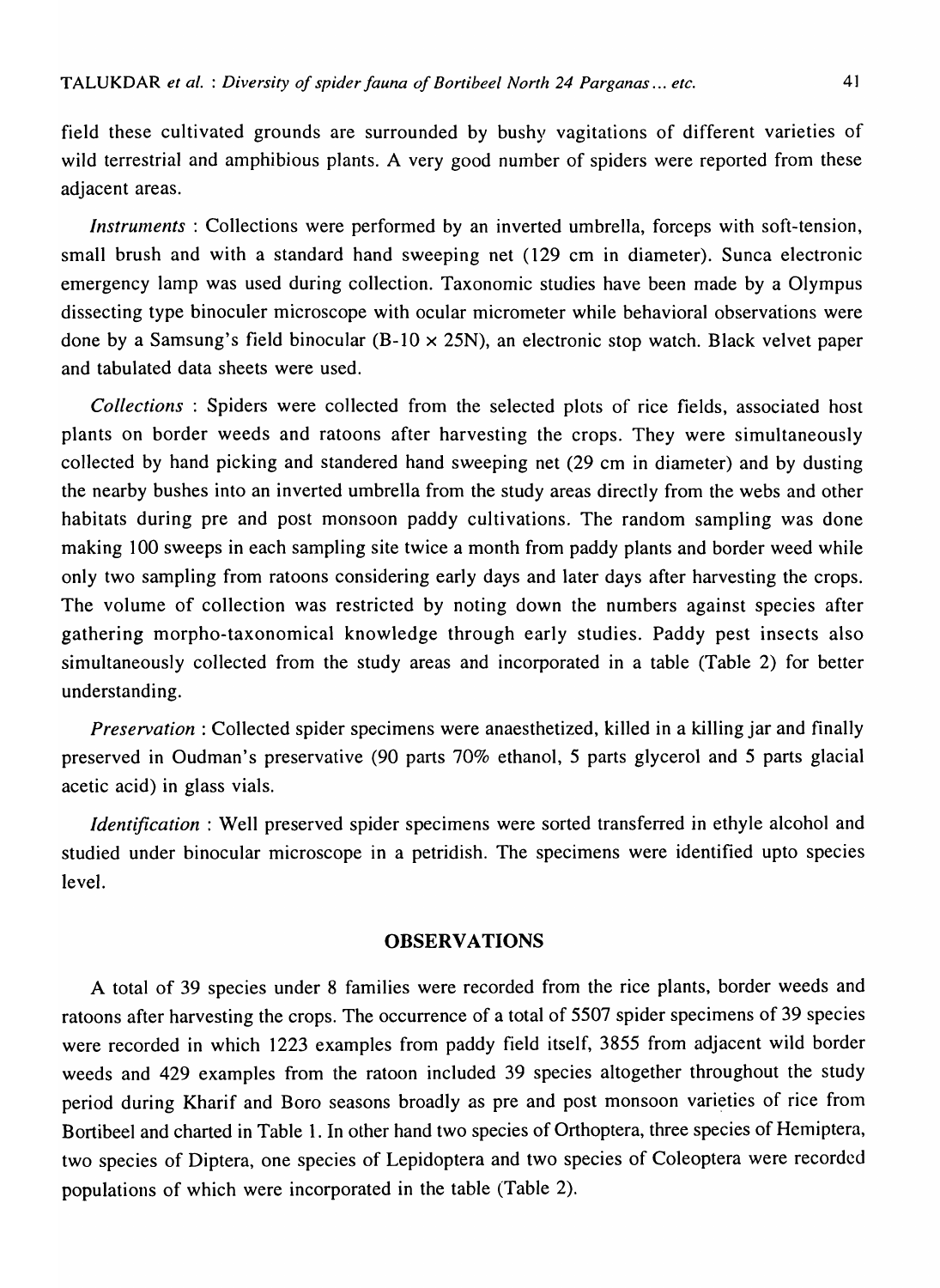Table 1. : Showing the list of spiders and their patern of abundance in different micro habitats of paddy field ecosystem of Borti Beel among the pre and post monsoon varieties of rice during 2001-2005.

| <b>Name of the Species</b> | <b>Family</b>         | Pre-monsoon<br>rice field |       | Post-monsoon<br>rice field |                      |                        |                |
|----------------------------|-----------------------|---------------------------|-------|----------------------------|----------------------|------------------------|----------------|
|                            |                       | <b>Rice</b><br>plant      | weeds | <b>Border Ratoons</b>      | <b>Rice</b><br>plant | <b>Border</b><br>weeds | <b>Ratoons</b> |
| Argiope sillongensis       | <b>ARANEIDAE</b>      | 11                        | 27    | 00                         | 19                   | 33                     | 00             |
| A. pulchella               | 99                    | 14                        | 36    | 00                         | 17                   | 46                     | 00             |
| A. anasuja                 | $\pmb{\mathfrak{y}}$  | 00                        | 25    | 08                         | 09                   | 35                     | 07             |
| Neoscona nautica           | ,,                    | 12                        | 61    | 03                         | 26                   | 68                     | 00             |
| N. rumpfi                  | 33                    | 03                        | 29    | 06                         | 11                   | 39                     | 00             |
| N. elliptica               | ,,                    | 10                        | 26    | 09                         | 19                   | 36                     | 00             |
| N. mukerjei                | 33                    | 18                        | 59    | 02                         | 25                   | 49                     | 06             |
| N. bengalensis             | ,,                    | 03                        | 23    | 00                         | 11                   | 35                     | 04             |
| Neoscona sp.               | $\pmb{\mathfrak{y}}$  | 11                        | 20    | 05                         | 21                   | 45                     | 03             |
| Leucauge decorate          | ${\bf 11}$            | 14                        | 63    | 08                         | 18                   | 53                     | 08             |
| Leucauge sp.               | $\pmb{\mathfrak{y}}$  | 02                        | 32    | 00                         | 13                   | 37                     | 05             |
| Larinia phtistica          | $\mathbf{y}$          | 11                        | 51    | 01                         | 16                   | 53                     | 06             |
| Cyrtophora cicatrosa       | 99                    | 24                        | 96    | 10                         | 31                   | 76                     | 08             |
| C. bidenta                 | 99                    | 15                        | 85    | 08                         | 18                   | 55                     | 05             |
| Tetragnatha mandibulata    | <b>TETRAGNATHIDAE</b> | 17                        | 58    | 11                         | 14                   | 52                     | 15             |
| Lycosa kempi               | <b>LYCOSIDAE</b>      | 16                        | 95    | 04                         | 21                   | 85                     | 06             |
| L. choudhuryi              | "                     | 14                        | 79    | 11                         | 18                   | 54                     | 10             |
| Hippasa holmerae           | 99                    | 11                        | 58    | 07                         | 13                   | 47                     | 04             |
| Pardosa kupupa             |                       | 22                        | 86    | 12                         | 16                   | 89                     | 09             |
| P. leucopalpis             | 33                    | 06                        | 61    | 05                         | 31                   | 65                     | 00             |
| Arctosa indica             | 99                    | 13                        | 42    | 03                         | 18                   | 34                     | 02             |
| Oxyopes sunandae           | <b>OXYOPIDAE</b>      | 25                        | 58    | 11                         | 24                   | 47                     | 12             |
| O. shweta                  | 33                    | 14                        | 63    | 00                         | 37                   | 89                     | 03             |
| O ratnae                   | 99                    | 33                        | 43    | 00                         | 39                   | 65                     | 10             |
| O. sakuntalae              | "                     | 26                        | 29    | 12                         | 25                   | 34                     | 00             |
| Cheiracanthium trivialis   | <b>CLUBIONIDAE</b>    | 06                        | 25    | 12                         | 12                   | 32                     | 00             |
| C. melanostoma             | 99                    | 10                        | 16    | 14                         | 15                   | 21                     | 12             |
| Cheiracanthium sp.         | 33                    | 09                        | 06    | 05                         | 13                   | 08                     | 07             |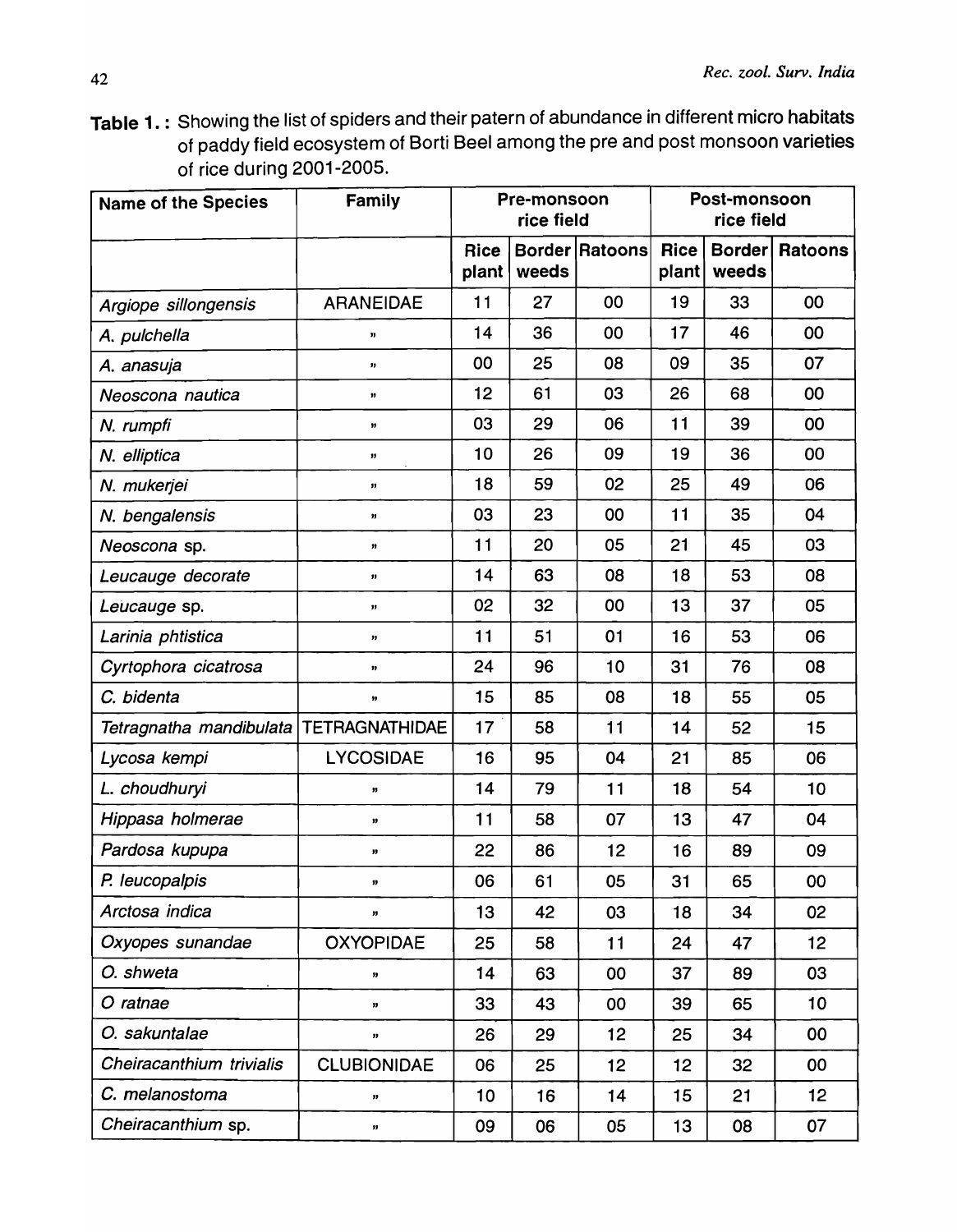| <b>Name of the Species</b> | Family                      | Pre-monsoon<br>rice field |       | Post-monsoon<br>rice field |               |                        |                |
|----------------------------|-----------------------------|---------------------------|-------|----------------------------|---------------|------------------------|----------------|
|                            |                             | <b>Rice</b><br>plant      | weeds | Border Ratoons             | Rice<br>plant | <b>Border</b><br>weeds | <b>Ratoons</b> |
| Phidippus indicus          | <b>SALTICIDAE</b>           | 07                        | 88    | 14                         | 21            | 82                     | 08             |
| P. bengalensis             | , 1                         | 13                        | 76    | 07                         | 19            | 43                     | 03             |
| Marpissa bengalensis       | ,,                          | 08                        | 59    | 09                         | 26            | 36                     | 06             |
| M. decorate                | $\boldsymbol{\eta}$         | 00                        | 51    | 08                         | 49            | 64                     | 09             |
| M. tigrina                 | $\boldsymbol{\mathfrak{y}}$ | 14                        | 28    | 05                         | 13            | 35                     | 02             |
| M. calcutensis             | $^{\prime\prime}$           | 13                        | 26    | 11                         | 30            | 53                     | 00             |
| Salticus ranjitus          | $\boldsymbol{\eta}$         | 12                        | 55    | 16                         | 23            | 63                     | 05             |
| S. sp.                     | $\mathbf{H}$                | 10                        | 21    | 04                         | 12            | 48                     | 00             |
| Thomisus pugilus           | <b>THOMISIDAE</b>           | 06                        | 25    | 03                         | 03            | 26                     | 02             |
| T. projectus               | ,,                          | 02                        | 20    | 06                         | 06            | 49                     | $00\,$         |
| Uloborus sp.               | <b>ULOBORIDAE</b>           | 15                        | 32    | 04                         | 11            | 41                     | 03             |
| <b>Number of examples</b>  |                             | 460                       | 1933  | 249                        | 763           | 1902                   | 180            |
| <b>Number of Species</b>   |                             | 37                        | 39    | 33                         | 39            | 39                     | 28             |

Table 1. : (Cont'd.).

Table 2. : Showing the list of insect pestes and their patern of abundance in different micro habitats within the paddy plant ecosystem as the area of destruction in Borti Beel among the pre and post monsoon varieties of rice during 2001-2005.

| SI.<br>No. | <b>Scientific Name/</b><br><b>Common Name</b> | <b>Systematic position</b>             | No. of<br>insect<br>observed<br>in pre-<br>monsoon<br>crop | No. of<br><i>insect</i><br>observed<br>in post-<br>monsoon<br>crop | Area of<br><b>Destruction</b>  |
|------------|-----------------------------------------------|----------------------------------------|------------------------------------------------------------|--------------------------------------------------------------------|--------------------------------|
| 1.         | Oxya velox/<br>Paddy grass hoper              | Order ORTHOPTERA<br>Family ACRIDIDAE   | $+ + +$                                                    | $++$                                                               | Leaves and<br>ear              |
| 2.         | Hierolyphus banion/<br>Rice grass hopper      | Order ORTHOPTERA<br>Family ACRIDIDAE   | $++$                                                       | $\ddot{}$                                                          | Leaves and<br>ear              |
| 3.         | Leptocorisa acuta/<br>Rice bug                | Order HEMIPTERA<br>Family ATYDIDAE     | $+ + +$                                                    | $++$                                                               | Milky grain and<br>leaf sheath |
| 4.         | Nilaparvata lugens/<br>Brown plant hopper     | Order HEMIPTERA<br>Family DELPHACIDAE  | $++$                                                       | $+ +$                                                              | Chaffy ear                     |
| 5.         | Nephottetix virescens/<br>Green leaf hopper   | Order HEMIPTERA<br>Family CICADELLIDAE | $+ + +$                                                    | $\ddot{}$                                                          | Suck sap<br>from the leaf      |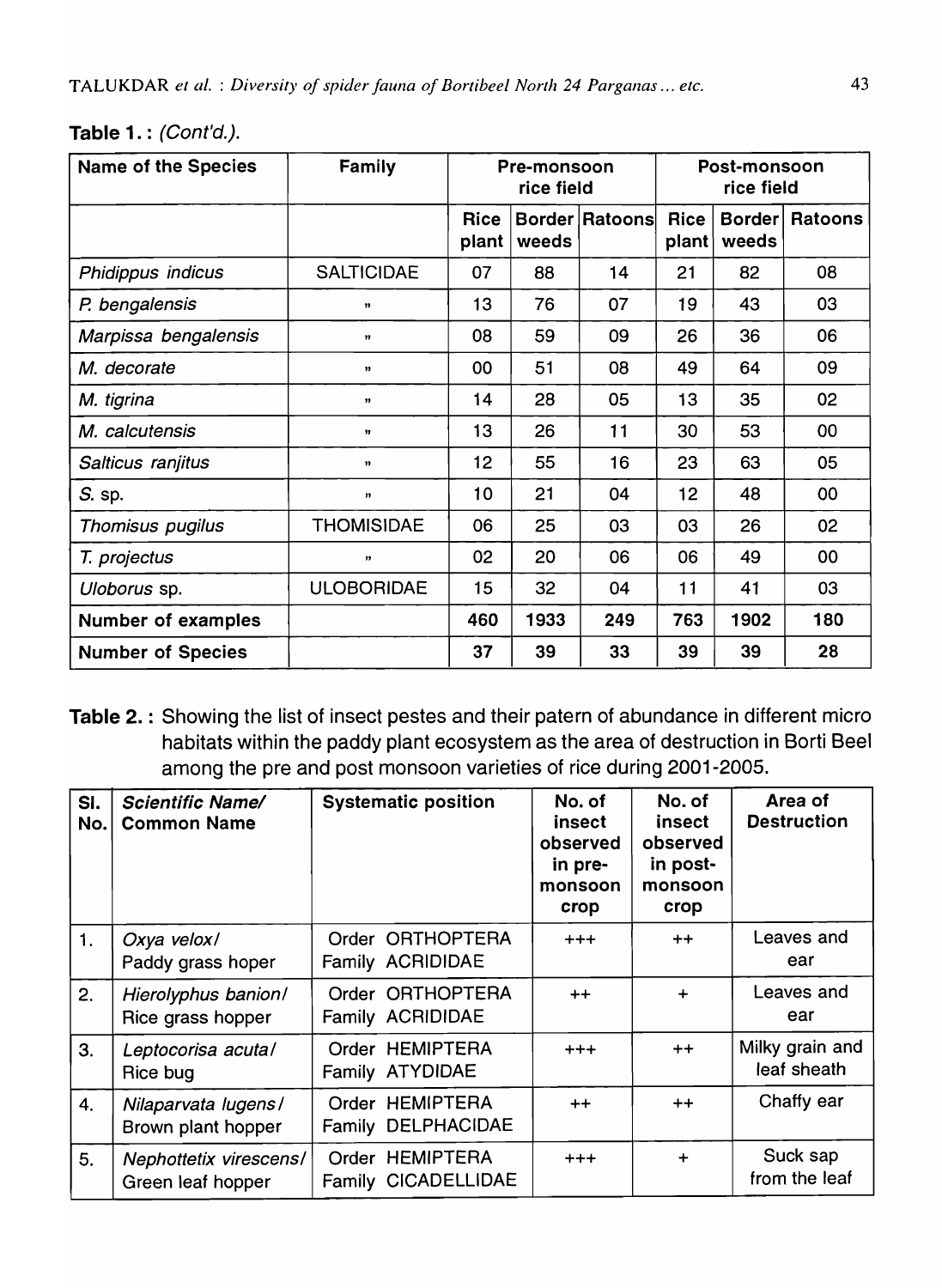|  | Table 2.: (Cont'd.). |
|--|----------------------|
|--|----------------------|

| SI.<br>No. | <b>Scientific Name/</b><br><b>Common Name</b> | <b>Systematic</b><br>position         | No. of<br>insect<br>observed<br>in pre-<br>monsoon<br>crop | No. of<br>insect<br>observed<br>in post-<br>monsoon<br>crop | Area of<br>destruction               |
|------------|-----------------------------------------------|---------------------------------------|------------------------------------------------------------|-------------------------------------------------------------|--------------------------------------|
| 6.         | Orseolis oryzae/<br>Paddy gall fly            | Order DIPTERA<br>Family CECIDOMYIIDAE | $\div$                                                     | $\Omega$                                                    | Seedling which<br>fails to bear ears |
| 7.         | Atherigona oryzae/<br>Paddy stem fly          | Order DIPTERA<br>Family ANTHOMYIIDAE  | $+ + +$                                                    | $++$                                                        | Seedling                             |
| 8.         | Scirpophaga incertulus/<br>White leaf hopper  | Order LEPIDOPTERA<br>Family PYRALIDAE | $++$                                                       | $+$                                                         | Sucking the<br>green tissues         |
| 9.         | Anomala dimidiate/<br>Shining beetle          | Order COLEOPTERA<br>Family RUTELIDAE  | $^{+++}$                                                   | $++$                                                        | Cut ear                              |
| 10.        | Dicadispa armigeral<br>Rice hispa             | Order COLEOPTERA<br>Family HISPIDAE   | $+ + +$                                                    | $++$                                                        | Green matter<br>of leaves            |

Maximum =  $++$ ; Optimum =  $++$ ; Nil = 0

#### DISCUSSION AND SIGNIFICANCE

It is revealed from this study that spiders are commonly observed in all the three micro habitats in the paddy fields of Bortibeel in both the crops of pre and post monsoon. In border plants the population is higher than the paddy plants might be due to restrictions of feeding habit, less diversity in foliage habitat, variation in intensity of light (which help the spiders to hidebefore attack), higher influx of pesticide in paddy plants and higher availability of prey in border plants In premonsoon paddy crops 460 spiders from 37 species of 16 genera were recorded from the rice plant itself whereas 1933 number of individual from 39 species of 16 genera were recorded from the border weeds. The picture is same in other season crops also.

Though post monsoon crop, spider population is almost two fold higher *i.e.,* 763 individuals from 39 species of 16 genera in paddy plants and 1922 number of individuals from 39 species of genera have been recorded may be due to lower temperature and rainfall, less pesticide influx greater availability of prey population. About the population of spiders in ratoons the picture is almost same. In pre-monsoon crop the post harvesting environment instead of decresing spider habitat the ratoons grow once again due to presence of water in the field and increase the habitat. The number of spiders recorded are 249 and 180 in pre and post monsoon ratoons respectively. The 10 insect species belonging to Orthoptera (Acrididae), Hemiptera (Atydidae, Delphacidae and Cicadel1idae), Diptera (Cecidomyiida and Anthomyiidae), Lepidoptera (Pyralidae) and Coleoptera (Rutelidae and Hispidae) which destruct different parts of paddy have been recorded in the field